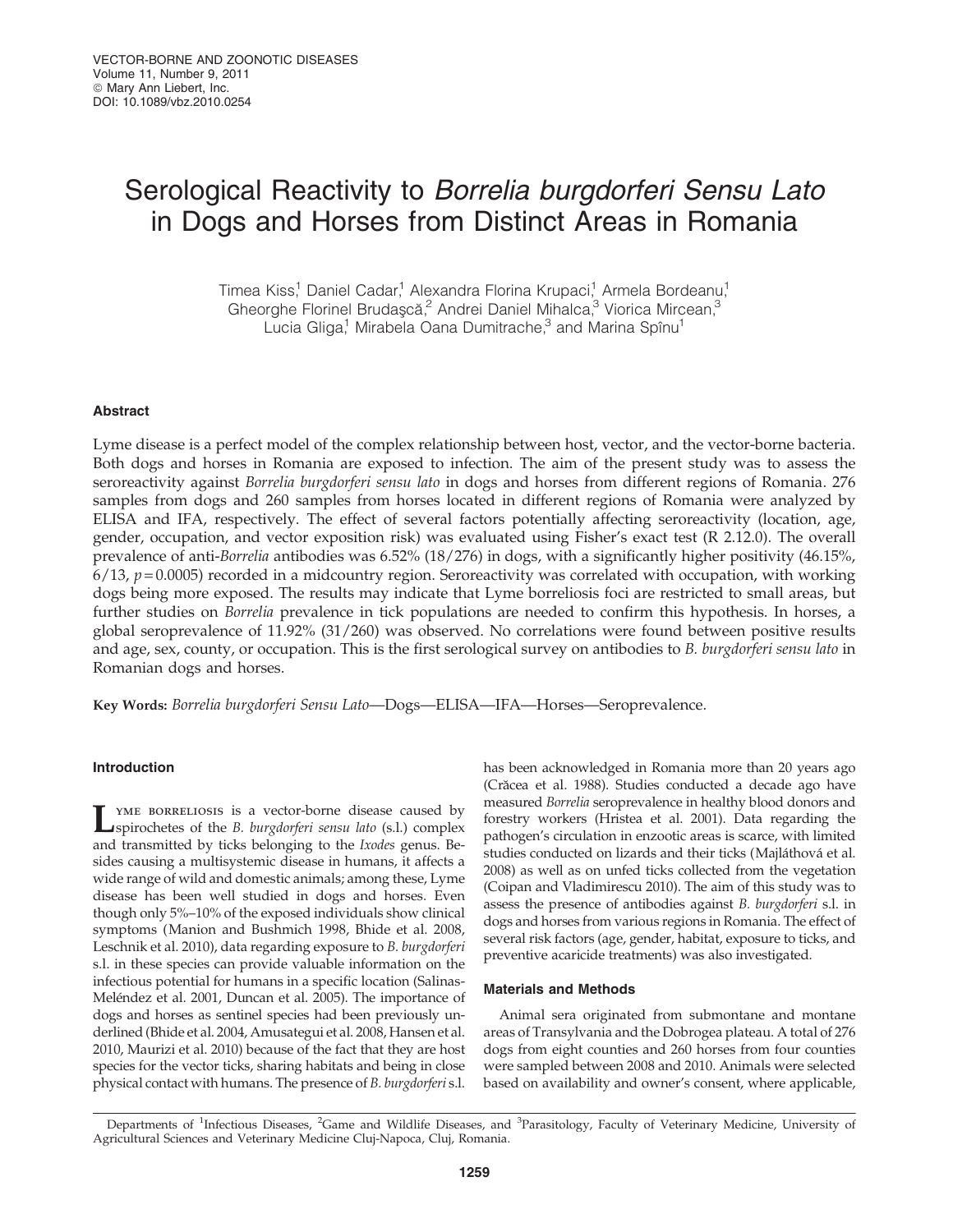with samples being obtained from veterinary clinics, shelters, studs, and private homes.

Information regarding age, gender, service, and in dogs, exposure to ticks during the previous year, living conditions (outdoor versus indoor), and application of prophylactic acaricide treatments was obtained for each animal. Subsequently, animals were divided into groups, according to gender, age, and occupation. Dividing of the animals according to their age was done as follows: young: 0–2 years in dogs, 0–5 years in horses; adult: 3–7 years in dogs, 6–15 years in horses; old: 8+ years in dogs, 16+ years in horses. Three levels of occupation were considered: companion/sport, stray/wild, and working animals, including shepherd dogs, hunting dogs, guard dogs, and draft horses. In addition, for dogs, two risk levels (high versus low) were established. High risk was defined by the presence of at least one of the following characteristics: detection of ticks during the past year or at the moment of consultation, living outdoors, and lack of preventive treatment against ticks. No formal randomized selection of the animals was applied, but a good approximation of the general population was aimed at by sampling animals of different sex, age, and use at each site. Animals younger than 2 months were excluded from this study. None of the animals were vaccinated against Lyme disease.

Blood samples were drawn aseptically by cephalic vein puncture in dogs and jugular vein puncture in horses, using tubes without anticoagulant, and in some horses, tubes containing EDTA. Sera and plasma, respectively, were separated and stored at  $-20^{\circ}$ C until processing.

Dog sera was analyzed using a commercial enzyme-linked immunosorbent assay (Lyme Borrelia Canine IgG - ELISA; NovaTec Immunodiagnostica, GmbH) for the detection of specific antibodies of the immunoglobulin G (IgG) class against B. burgdorferi, according to the manufacturer's instructions, with sera diluted 1:101. Absorbance values were measured using a PR 3100 TSC™ Microplate Reader (Bio-Rad) at 450 nm wavelength, with 620 nm as a reference wavelength. Interpretation was done by comparing absorbance values of the samples to that of the provided cutoff.

Indirect immunofluorescence assay (MegaScreen<sup>®</sup> Fluo-Borrelia horse; MegaCor Diagnosik) was used for the detection of IgG antibodies in horse serum or plasma, according to the manufacturer's specifications, with samples diluted in phosphate-buffered saline 1:64. Slides were read using a fluorescence microscope (Axioskop 40 FL Microscope; Carl Zeiss GmbH) at  $400 \times$  magnification, comparing each sample to the visual intensity and appearance of the B. burgdorferi s.l. fluorescence pattern seen in the positive and negative controls.

Statistical analysis of the results was performed using R.2.12.0 for Windows. Fisher's exact test was used to analyze the effect of each explanatory factor (location, age, gender, occupation, and vector exposure risk) on Borrelia seroprevalence. Values of  $p < 0.05$  were considered significant.

## **Results**

A total mean prevalence of anti-B. burgdorferi IgG antibodies of 6.52% (18/276) ranging between 0% and 46.15% in different counties was observed for dog sera. Detailed results are presented in Table 1. Significant differences in seroprevalence among locations were observed  $(p=0.0005)$ , dogs from Braşov county showing the highest seroprevalence.

Table 1. Seroprevalence in Dogs and Horses from Romania: Distribution by Counties

| County          | Dogs $(n=276)$<br>$n$ (%) | Horses $(n=260)$<br>$n$ (%) |
|-----------------|---------------------------|-----------------------------|
| Alba            |                           | 11/92 (11.95)               |
| Bihor           | 2/8(25)                   |                             |
| Bistriţa-Năsăud |                           | 9/90(10)                    |
| Brașov          | $6/13$ (46.15)            |                             |
| Cluj            | 5/108(4.62)               |                             |
| Constanța       | 0/18(0)                   | 2/20(10)                    |
| Hunedoara       | 0/12(0)                   |                             |
| Maramureş       | 2/44(4.54)                |                             |
| Mureş           | 0/9(0)                    |                             |
| Tulcea          | 3/64(4.68)                | 9/58(15.51)                 |

The presence of antibodies against *B. burgdorferi* s.l. was significantly higher ( $p = 0.0441$ ) in working dogs than in pets (Table 2). Interestingly, no positive serological reactions were detected in stray animals. No statistical associations were found between positive results and age, sex, and risk category, respectively.

The mean seroprevalence of anti- B. burgdorferi IgG in horses was 11.92% (31/260). The highest seroprevalence was recorded in Tulcea county (15.51%, 9/58) and the lowest was found in Bistrița-Năsăud and Constanța counties (10%, 9/90, and 2/20, respectively). These differences among locations were not statistically significant. No significant correlations were found between age, gender, or service and seroreactivity.

### **Discussions**

Lyme borreliosis has been reported in many countries of Europe. However, data on the epidemiology of Lyme disease spirochetes in Romania are deficient, even if the vector tick, Ixodes ricinus, is widespread (Coipan and Vladimirescu 2010). To our knowledge, there has been no survey regarding the presence of anti-B. burgdorferi antibodies in dogs and horses in Romania up to this date.

Literature-based data document the exposure of various species of domestic animals to borreliae worldwide. Seroprevalence recorded in dogs in our study was higher than figures reported in Sweden (3.9%) (Egenvall et al. 2000) and close to values obtained in Spain (6.9%) (Amusategui et al.

Table 2. Distribution of Seroreactive Dogs and Horses Regarding Sex, Age, Occupation, and Risk Group (Dogs)

| Variable   | Category             | <i>Dogs</i> $(n=276)$<br>$n$ (%) | Horses $(n=260)$<br>$n(\%)$   |
|------------|----------------------|----------------------------------|-------------------------------|
| Gender     | Male<br>Female       | 10/164(6.09)<br>8/112(7.14)      | $23/169$ (13.6)<br>8/91(8.79) |
| Age        | Young                | 4/121(3.3)                       | 12/98 (12.24)                 |
|            | Adult<br>Old         | 10/122(8.19)<br>4/33(12.12)      | 16/134 (11.94)<br>3/28(10.71) |
| Occupation | Pet/sport<br>Working | 3/103(2.91)<br>15/148 (10.13)    | 9/99(9.09)<br>20/148 (13.51)  |
|            | Stray/wild           | 0/25(0)                          | $2/13$ (15.38)                |
| Risk group | High<br>Low          | 10/141 (7.09)<br>8/135(5.92)     |                               |
|            |                      |                                  |                               |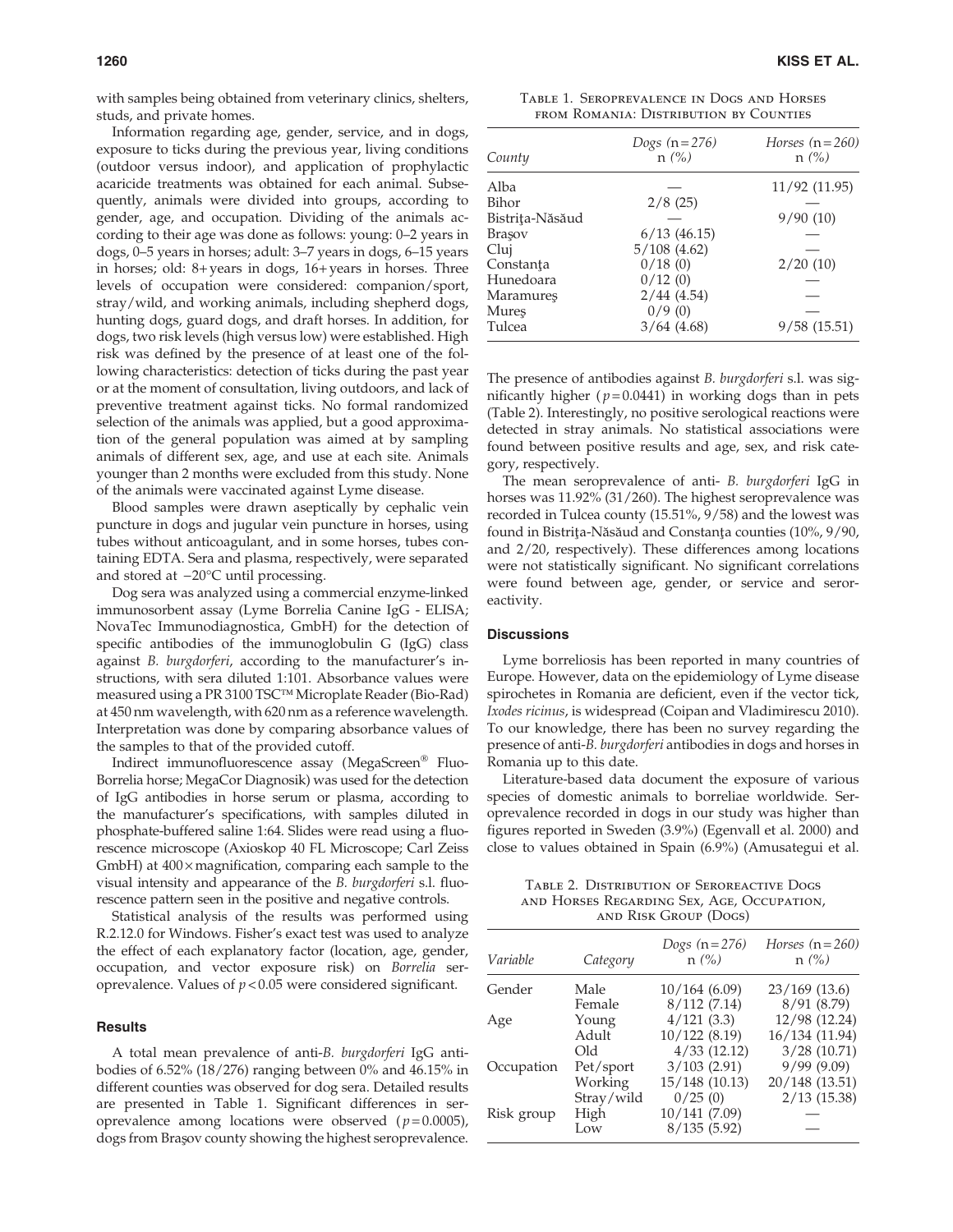2008) and the Czech Republic (6.5%–10.3%) (Pejchalová et al. 2006, Kybicová et al. 2009), but lower than values from Turkey (27.75%) (Bhide et al. 2008), Bulgaria (22.6%) (Zarkov et al. 2003), Croatia (40%) (Bhide et al. 2004), and Slovakia (33.5%) (Štefančíková et al. 2008b).

In our study, the seroprevalence in horses was higher compared with data from Turkey (6.3%) (Bhide et al. 2008), but below the values observed in Sweden (16.8%) (Egenvall et al. 2000), Slovakia (26.5%) (Štefančíková et al. 2008b), Poland (25.6%) (Štefančíková et al. 2008a), Denmark (29%) (Hansen et al. 2010), or France (33%) (Maurizi et al. 2010).

Low positivity in horses may be due to a lower infestation with ticks of one of the studied groups of racing and leisure animals when compared with the general population (unpublished data). Thus, the obtained results could lead to an underestimation of the real seroprevalence.

In Europe, at least seven species of the *B. burgdorferi* s.l. genospecies complex have been found and the geographical distribution of these species is variable (Poupon et al. 2006). Borrelia afzelii, Borrelia garinii, and Borrelia lusitaniae were identified in ticks from Romania (Majláthová et al. 2008, Coipan and Vladimirescu 2010). The IFA test performed in this study used whole-cell antigen from B. afzelii, B. garinii, and B. burgdorferi Sensu stricto, whereas the ELISA test used purified and recombinant antigens from the same genospecies. All strains are either reference strains or strains isolated from Central Europe. Although no information is available on the extent to which these antigens allow the detection of antibodies against various Borrelia species, previous studies indicate that use of local antigens would insure a higher sensitivity of serological tests (Štefančíková et al. 2008a, 2008b).

The evidence of IgG antibodies can only serve as an indicator of a mere contact with the agent of Lyme borreliosis, but do not stand for either acute infection or reinfection (Štefančíková et al. 2008b).

It has been shown that IgG antibodies generally start emerging about 1–2 months past infection or reinfection and can persist up to 1–1.5 years in dogs and between 9 months and 2 years in horses (Bhide et al. 2004, Hansen et al. 2010). In horses, it is thought that detectable titers of antibodies are maintained in endemic areas as a result of frequent reinfestation (Štefančíková et al. 2008b). The short persistence of anti-B. burgdorferi antibodies in dogs and horses, as opposed to several years in humans, recommends the use of canine and equine seroprevalence estimates as a sensitive environmental risk indicator of the changes in the epidemiology of Lyme disease, considering that recent reinfection would be needed to attain detectable antibody titers (Goossens et al. 2001).

The presence of IgM-type antibodies would indicate an early infection. In this study, we did not quantify IgM-type antibodies, possibly omitting recently infected animals.

In accordance with the literature, no relationship has been established between seroreactivity to B. burgdorferi s.l. and gender (Štefančíková et al. 2008a) or age (Couto et al. 2010), although some authors reported a higher prevalence in older animals (Amusategui et al. 2008). The lack of correlation may be a consequence of the limited persistence of anti-B. burgdorferi antibodies, which would explain that older individuals would not show higher seroprevalence as a result of higher opportunities to be infected throughout their lives.

In dogs, occupation was correlated with seropositivity in this study, with working dogs being more likely to have a

detectable level of antibodies against B. burgdorferi s.l. As working dogs were sampled in all locations and not only in the one with the highest seroprevalence, this correlation is probably the result of a more frequent exposure to infected ticks, considering that this group included shepherd dogs, guard dogs, and hunting dogs. A higher seropositivity in working and hunting dogs was also documented in Slovakia (Štefančíková et al. 2008b).

The significantly higher number of reactive dogs in Braşov county could be explained by the following hypotheses:

- (1) On one hand, the presence within the sampling sites of Lyme borreliosis foci, restricted to small areas, where the seroprevalence attains a much higher value than in other regions of the same county, and
- (2) On the other hand, the presence of the spirochaete at a higher rate than in 2001, when Hristea recorded in Brasov county a mean seroprevalence of 4.8% in humans, with higher values in other counties.

To confirm one of these two hypotheses, studies regarding tick density and prevalence of infection with *B. burgdorferi* s.l. in questing ticks from multiple areas should be conducted in this county. Similarly, to design balanced samplings with respect to the studied explanatory factors, future serological studies should take into account the notable differences in seroprevalence between various locations.

Dogs act as reservoirs for B. burgdorferi s.l., and even if experimental studies on horses are limited, one can assume, based on the lack of borreliacidal efect of horse serum against B. burgdorferi Sensu stricto, that this species could also have reservoir potential, at least for some genospecies (Mather et al. 1994, Kurtenbach et al. 1998, Bhide et al. 2008). In humans, no increased risk of seropositivity against Lyme disease was associated with ownership of dogs, but nevertheless, similar seropositivity in hunting dogs and humans frequenting the same areas has been established (Goossens et al. 2001). Such data highlight the practical value of serological surveys on these animals as useful epidemiological tools to establish the emergence of this disease in further regions, to locate endemic foci, and to monitor the changes of the genuine environmental risk of Lyme borreliosis.

#### Acknowledgment

This article was supported by the PNII/IDEI/PCCE 7/ 2010 grant of CNCSIS (National Council of Scientific University Research of Romania).

### Disclosure Statement

No competing financial interests exist.

#### References

- Amusategui, I, Tesouro, MA, Kakoma, I, Sainz, A. Serological reactivity to Ehrlichia canis, Anaplasma phagocytophilum, Neorickettsia risticii, Borrelia burgdorferi and Rickettsia conorii in dogs from Northwestern Spain. Vector Borne Zoonot Dis 2008; 8:797–803.
- Bhide, M, Travnicek, M, Curlik, J, Štefančíková A. The importance of dogs in eco-epidemiology of Lyme borreliosis: a review. Vet Med Czech 2004; 49:135–142.
- Bhide, M, Yilmaz, Z, Golcu, E, Torun, S, et al. Seroprevalence of anti-Borrelia burgdorferi antibodies in dogs and horses in Turkey. Ann Agric Environ Med 2008; 15:85–90.